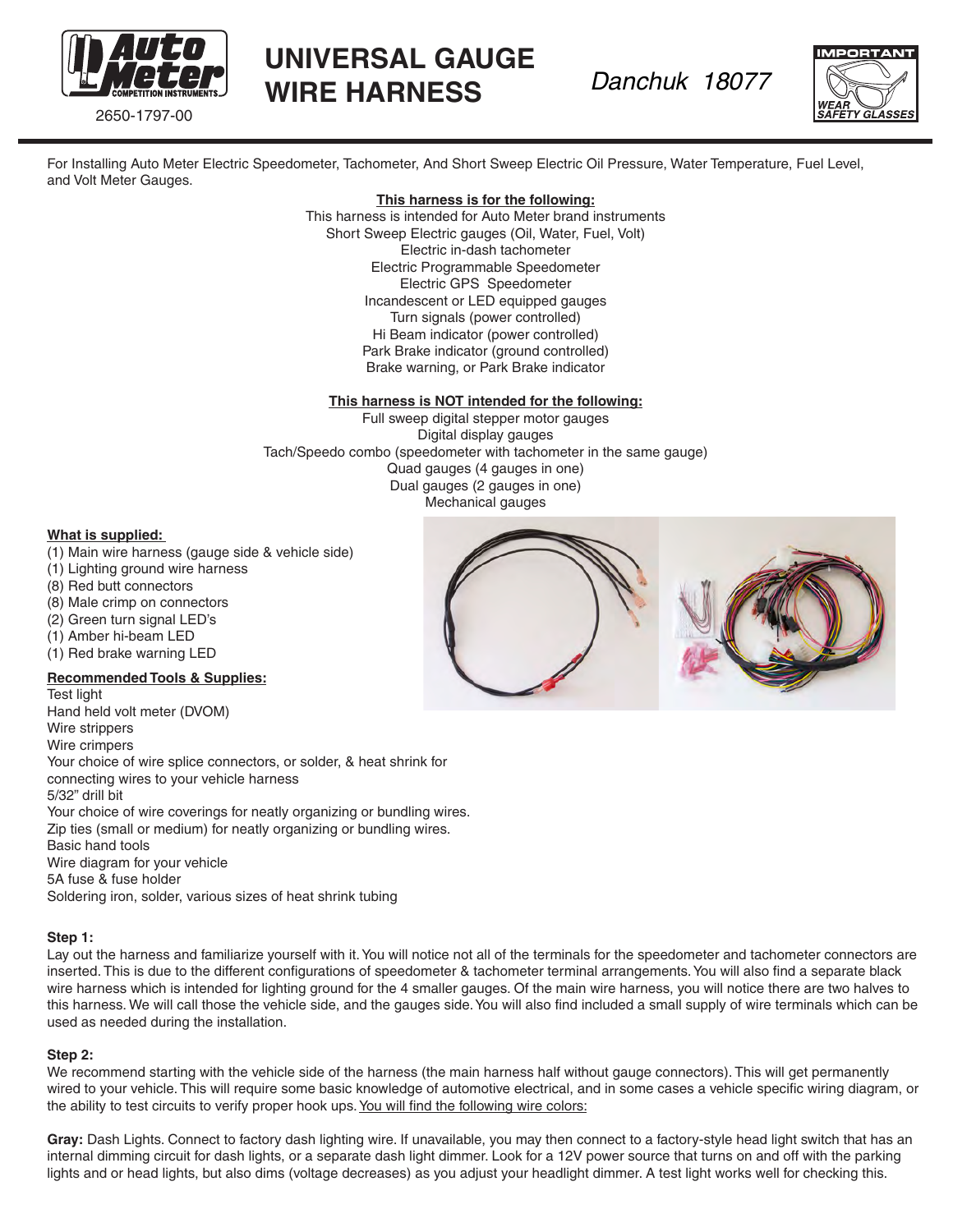**Pink (short):** 12v, key on power. Connect to factory gauges power only if it is 12v. This power should turn on and off with the ignition switch. If there is no factory wire to use, you may either find an ignition power from the fuse box, or from the ignition switch. This should be protected with a 5A fuse.

Red: Hi Beam indicator. Connect to factory hi beam indicator wire or to hi beam switch. This circuit will be powered only when headlights are on, and high beams are on.

**Black:** Engine or chassis ground.

**Orange:** Left turn indicator. Connect to factory left turn indicator wire. You may test for this with a test light, with the key on, with left turn signal on and look for a wire that flashes your test light with the turn signals.

**Tan**: This is intended to be used with an existing brake warning light indicator, generally operated off of the brake pressure switch in the brake proportioning valve.

**White/w black stripe:** Right turn indicator. Connect to factory right turn indicator wire. You may test for this with a test light, with the key on, with right turn signal on and look for a wire that flashes your test light with the turn signals.

Pink (long): 12v key on power. This is intended for applications where you might be using a 3-wire vehicle speed sensor that requires power. You should find that this wire is powered any time that the previous pink wire is powered. You may also use this to power a GPS interface module, or some other accessory if desired, as long as it fits within the recommended fuse requirements.

**Green**: Temperature sender wire. Connect this to the Auto Meter temperature sender.

**Purple**: Speed signal. Connect this to the signal wire at your speed sender/sensor. If you are using a computer (ECM, PCM, ECU, etc), you may connect this to the factory speed signal wire at the computer instead of the speed sensor if it is equipped. Consult a diagram for your computer to verify.

**Blue**: Oil PSI sender wire. Connect this to the Auto Meter oil pressure sender.

**White**: Tachometer signal wire. Where you connect this will depend on what ignition system you have. If your engine is distributor equipped, with no ignition box, you may then connect to the negative side of the ignition coil. If you are using an after market ignition box, you will connect the white wire to the dedicated tachometer signal output wire, NOT to the ignition coil. If your application has no distributor, or ignition box and is using coil packs you may have an available tachometer signal at your computer. If you have questions on this, please call our tech support team at (866)-248-6357.

**Yellow**: This is used only if you have a speed sensor/sender that requires a supplied ground. If you have a speed sensor that is already existing/functioning that is already grounded or is grounded by a computer, then this wire is not needed. If you need to supply ground to your speed sender/sensor, then connect this yellow wire to the ground wire of your speed sender/sensor. **Dark Brown:** Fuel sender wire. Connect to the fuel sender.

**Step 3:** If you are using a removable gauge panel, now is a good time to determine where you are going to install each gauge and indicator light, and install them into the panel in preparation of wiring. The supplied indicator light simply presses into a 5/32" hole.

**Step 4:** Now that you have wired in your vehicle side of the harness, lets start on the gauges side of the harness. This is generally best done (when there is a removable gauge panel) on a clean work bench or table with the gauges in the panel, and with face down. If this an application where there is no removable panel, you may start by routing the gauges side of the harness from under the dash, and each section of harness hanging out of the appropriate gauge hole. For example, route the section of harness for the oil pressure gauge out the hole where you will install the oil pressure gauge. And so on..

- 3-terminal Gauge connector with only black & pink wire will plug onto the volt meter.
- 3-terminal Gauge connector with brown, pink, and black wires will plug onto fuel level gauge.
- 3-terminal Gauge connector with blue, pink, and black wires will plug onto oil pressure gauge.
- 3-terminal Gauge connector with green, pink, and black wires will plug onto water temperature gauge.
- 8-terminal gauge connector with pink & white wires already inserted, and with loose gray & black wires are for tachometer, but do not plug the connector in yet until you identify where to insert the two loose wires based on the tachometer that you have. See images below for examples.
- 8-terminal gauge connector with pink & purple wires inserted, and with loose gray & black wires are for the speedometer, but do not plug the connector in yet until you identify where to insert the two loose wires based on the speedometer that you have. See images below for examples.





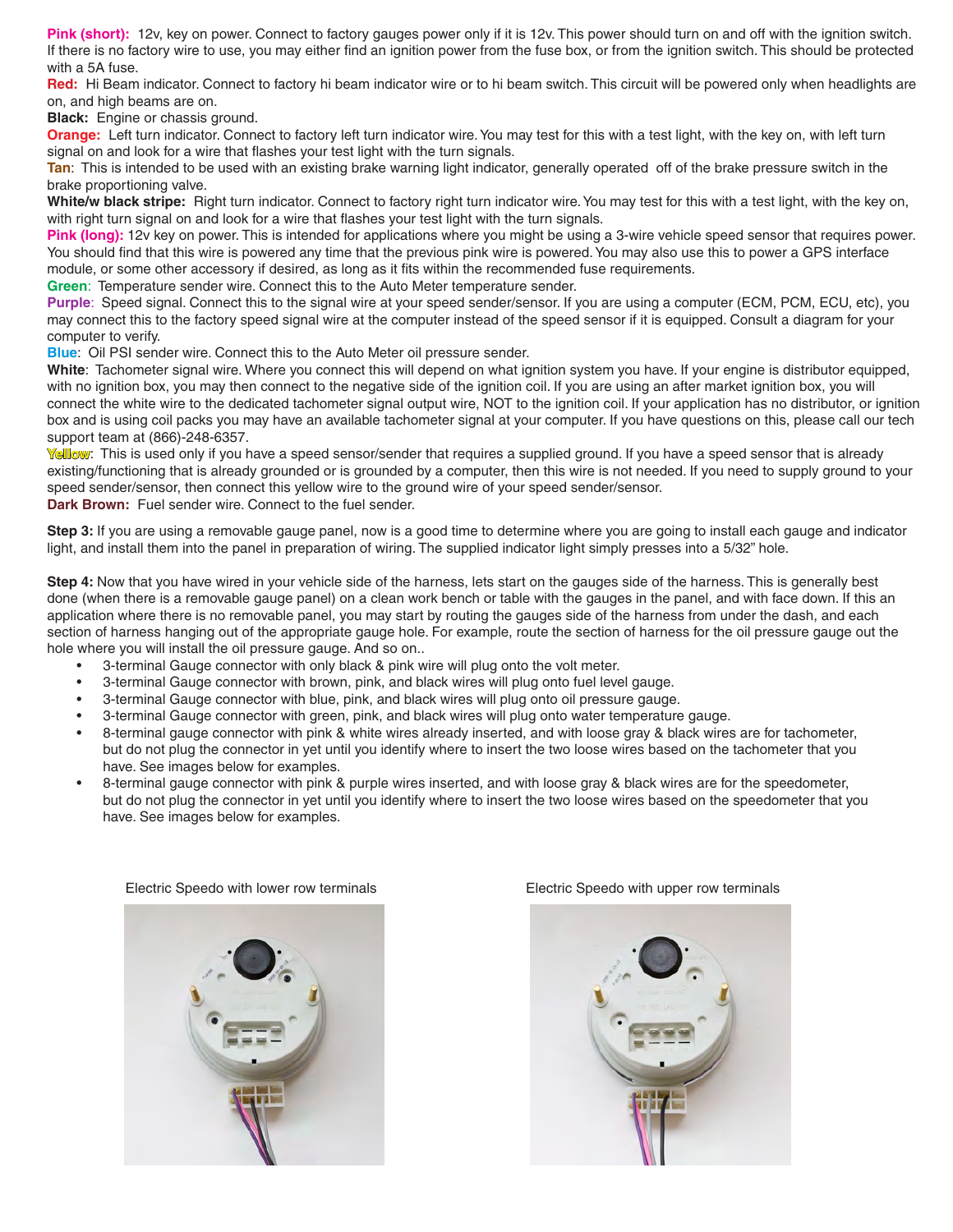Electric Speedo with wheel odometer & cal button



Contact Auto Meter Tech Support for the proper terminals for your calibration button if you have this design.



You may remove or simply not connect the purple wire when using a GPS Speedometer. Electric Speedometers that use an interface module still require the purple wire.

Tachometer with lower row terminals



At this point you should have the following wires left over. Here is where they go. We will address the existing gray wires last. \*\*Note: The supplied red butt connectors are intended to be used with the LED indicator connections. Or you may choose to solder and heat shrink these connections.

- **Yellow**: This is used only if you have a speed sensor/sender that requires a supplied ground. If you have a speed sensor that is already existing/functioning that is already grounded or is grounded by a computer, then this wire is not needed. If you need to supply ground to your speed sender/sensor, then connect this yellow wire to a suitable ground.
- **Pink**: You may connect this to the red wire of the amber brake warning LED, or you may use this to direct power to a GPS interface module.
- **Tan**: This is only used if you are installing a brake warning light. Connect to the black wire of the red brake warning LED.
- **Orange:** Connect to the left turn indicator LED red wire.
- **White/black trace**: Connect to the right turn indicator LED red wire.
- **Red:** Connect to the hi-beam indicator red wire.
- **Black** (x3): Connect one to the left turn indicator black wire, one to the right turn indicator black wire, and one to the hi-beam indicator black wire.

**Step 5:** Connection of the gray wires will depend on the gauge type that you have. If you are using Auto Meter gauges with factory equipped LED through the dial lighting, then you can simply plug each of the gray female terminals into each of the corresponding gauge lighting 12V terminals (see image for LED lighting).

 If you are using Auto Meter gauges that use a twist in light socket, you will then cut the white wire on the light socket to your desired length and crimp on one of the supplied male terminals. This will now plug into the female terminal on the gray wires (see light socket wiring image).

**Step 6:** Installing lighting ground harness (separate black harness). If your gauges are factory LED through the dial lit, plug each of the black wire female terminals into each of the corresponding gauges lighting ground terminals See image for LED lighting).

If you are using Auto Meter gauges that use a twist in light socket, you will then cut the black wire on the light socket to your desired length and crimp on one of the supplied male terminals. This will now plug into the female terminal on the black wires (see light socket wiring image).

The black wire harness has a male/female connector that allow for you to unplug a single wire in the even that you need to remove your dash harness. Connect the other end of the single black wire with the factory crimped ring terminal to a good vehicle ground.

GPS Speedo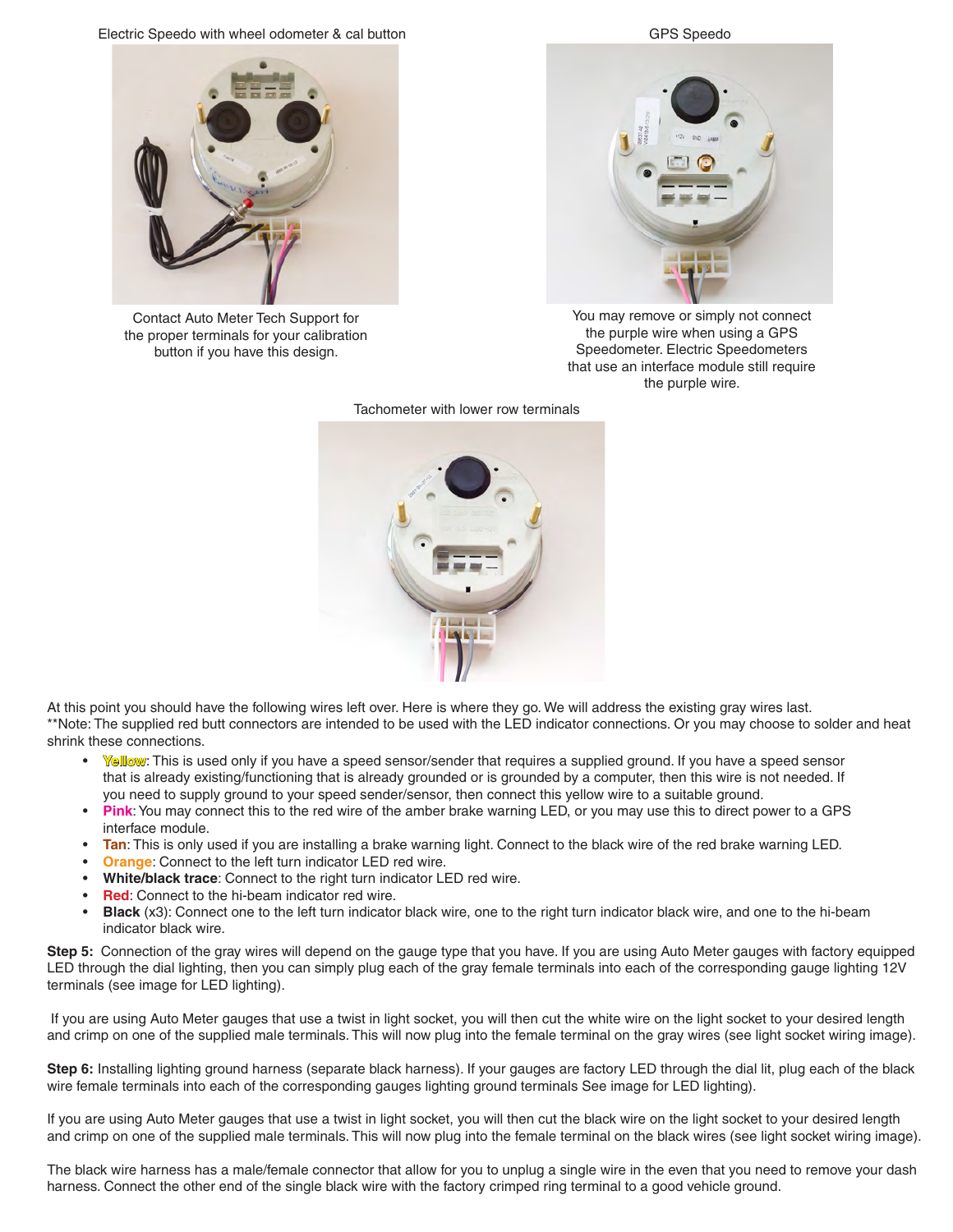LED Lighting

Light Socket Wiring



View of wire harnesses installed, connected to gauges.



**Step 6:** Plug the gauge harness into the vehicle harness. Check for any loose wires that are not plugged into anything. Turn power on to the vehicle. Check for turn signal operation. Check for gauge lighting. Check for hi-beam indicator operation.

If these all function, you may now start the engine and check for gauge operation. Once everything is confirmed to function, you may now take the time to bundle, cover, separate, or organize your wiring and prepare to finish the installation of the gauge panel. If you do not have a removable gauge panel then you are already finished.

# **TROUBLE SHOOTING:**

## **Gauges do not operate:**

- Use your volt meter and check for power on the pink wire at any of the affected gauges. Check for 12v or higher.
- If no power, check the fuse(s) related to the pink wire wherever you chose to get power from.
- If no power, check to make sure the main harness, 15 pin connector is fully seated, plugged into each other.
- If there is power, and all gauges are dead, check the location of your black gauges ground wire in the main harness. When in question, we recommend engine ground.
- If only one gauge, or a couple random gauges not functioning, check for loose or missing meter nuts on the back of these gauges. These are the nuts that secure the male spade terminals to the back of the gauge.(See picture at the end of this section)
- If only one gauge, or a couple random gauges not functioning, check to make sure the gauge connectors are plugged into the affected gauge(s).

#### **Gauge lights do not operate, but gauge operation is fine:**

- Use your volt meter to verify power on any one of the gray wires at the gauges is present when the lights are turned on.
- If no power, check factory (or after market) dash lights fuse.
- If no power, and fuse is fine, check where you are getting your dash lights power from.

• If there is power to the gray wires of the affected gauge, then check where you are grounding the black gauge lighting ground harness.

#### **One or more of the gauges reads incorrect, or erroneous readings:**

- Check to make sure the correct gauge connector is plugged into the correct gauge. In other words, the temp gauge harness with the green wire is plugged into the water temp gauge, etc..
- Verify that you have installed the proper sender for the gauge involved. Did you install an Auto Meter sender for temperature and oil pressure?
- Oil pressure and water temp gauge peg or read high on power up. See previous step. Also, check meter nuts (see image at the end of the section) for presence and tightness.
- If this is a fuel level gauge, verify that the proper gauge model number was ordered for the sender that is being used. Not all fuel senders and fuel gauges are compatible. Locate your fuel level model number and call Auto Meter Tech Support at (866)-248-6357.